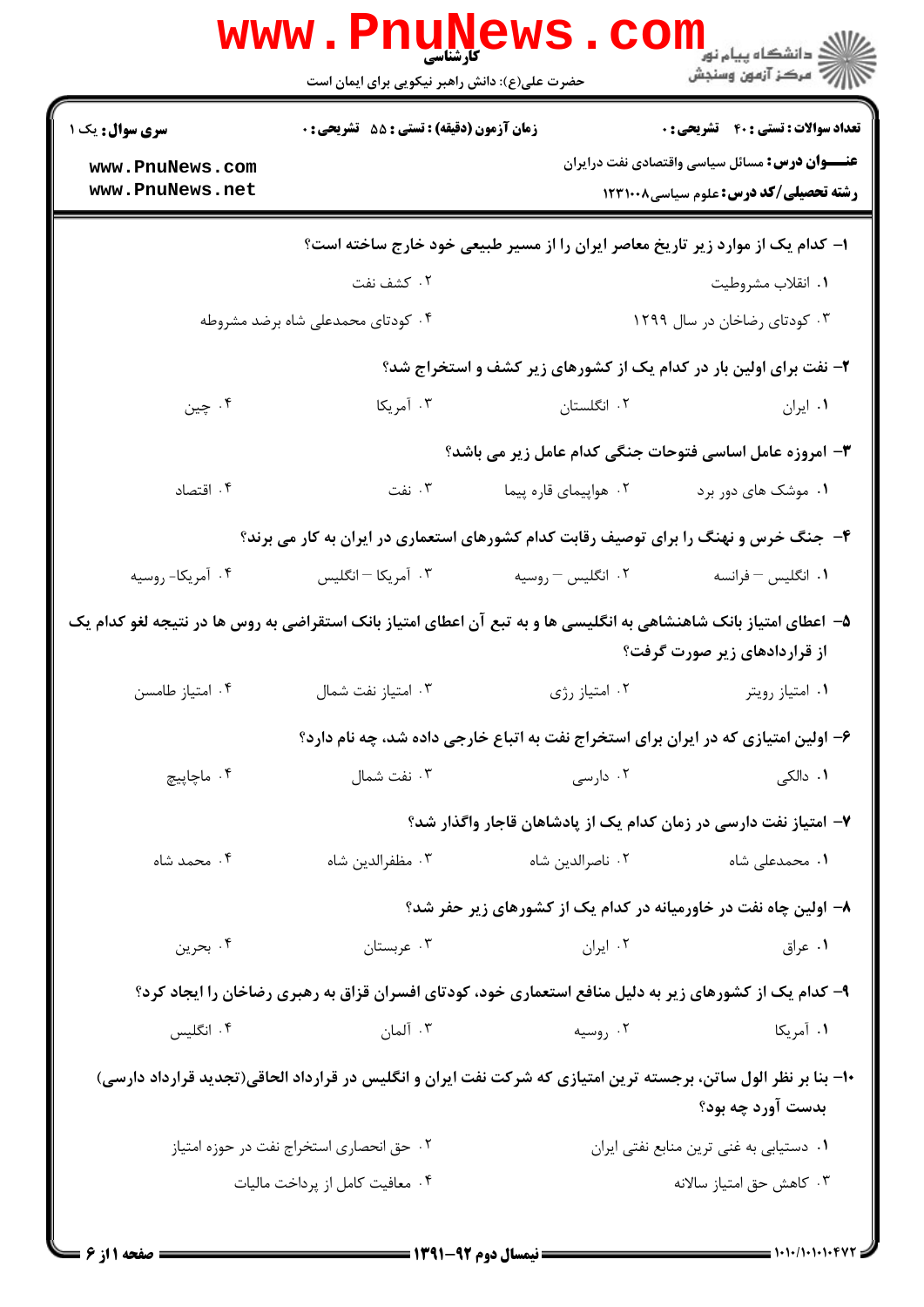|                                                              | <b>www.PnuNews</b><br><b>کارشناسی</b>                                                             |                                                                                                               | دانشگاه پیام نور<br>ا∛ مرکز آزمهن وسنجش                                                               |  |
|--------------------------------------------------------------|---------------------------------------------------------------------------------------------------|---------------------------------------------------------------------------------------------------------------|-------------------------------------------------------------------------------------------------------|--|
|                                                              | حضرت علی(ع): دانش راهبر نیکویی برای ایمان است<br><b>زمان آزمون (دقیقه) : تستی : 55 تشریحی : 0</b> |                                                                                                               | <b>تعداد سوالات : تستی : 40 قشریحی : 0</b>                                                            |  |
| <b>سری سوال : ۱ یک</b><br>www.PnuNews.com<br>www.PnuNews.net |                                                                                                   |                                                                                                               | <b>عنـــوان درس:</b> مسائل سیاسی واقتصادی نفت درایران<br><b>رشته تحصیلی/کد درس:</b> علوم سیاسی1۲۳۱۰۰۸ |  |
|                                                              |                                                                                                   | ۱۱– در قرار داد ۱۹۳۳ (تجدید قرارداد دارسی) مدت حق امتیاز شرکت نفت چه تغییری کرد؟                              |                                                                                                       |  |
| ۰۴ سال اضافه شد                                              | ۰.۳ ۶۰ سال اضافه شد                                                                               | ۲۰ ۲۰ سال کم شد                                                                                               | ۰.۱ ۲۰ سال اضافه شد                                                                                   |  |
|                                                              |                                                                                                   | <b>۱۲</b> - مبلغ کل عایدات نفتی ایران در زمان پادشاهی رضاشاه پهلوی چند میلیون لیره استرلینگ بود؟              |                                                                                                       |  |
| ۴. ۴۱ میلیون لیره                                            | ۰۳ میلیون لیره                                                                                    | ۰.۲ میلیون لیره                                                                                               | ۰۰ ۱۰۰میلیون لیره                                                                                     |  |
|                                                              |                                                                                                   | ۱۳- هدف اصلی شوروی ها از درخواست امتیاز شمال از ایران در حین جنگ جهانی دوم چه بود؟                            |                                                                                                       |  |
|                                                              | ٢.  مقابله با نفوذ آلمانی ها                                                                      |                                                                                                               | ۰۱ بهره برداری از منابع نفت شمال                                                                      |  |
|                                                              | ۰۴ الحاق شمال ایران به سرزمین خود                                                                 |                                                                                                               | ٠٣ دور ساختن رقبا از دستيابي بر نفت شمال                                                              |  |
|                                                              | ۱۴– موافقت نامه قوام – سادچیکف مربوط به چه زمانی از تاریخ معاصر ایران می باشد؟                    |                                                                                                               |                                                                                                       |  |
|                                                              | ۰۲ دهه ۱۳۲۰                                                                                       | ۰۱ دهه ۱۳۱۰                                                                                                   |                                                                                                       |  |
|                                                              | $14 \cdot 480$ . ۶                                                                                | ۰۳ بعد از کودتای ۲۸ مرداد ۱۳۳۲                                                                                |                                                                                                       |  |
|                                                              | ۱۵– دولت شوروی در مقابل کدام یک از امتیازهای زیر در مورد نفت شمال اعتراضی نداشته است؟             |                                                                                                               |                                                                                                       |  |
|                                                              | ۰۲ امتیاز شرکت هلندی ماچاپیچ                                                                      |                                                                                                               | ٠١ امتياز شركت نفت استاندارد اويل                                                                     |  |
|                                                              | ۰۴ امتياز شركت اميرانين                                                                           |                                                                                                               | ۰۳ امتياز نفت شركت سينكلر                                                                             |  |
|                                                              |                                                                                                   | ۱۶– در بین گزینه های زیر کدام یک در مورد دلیل واقعی تجاوز شوروی و انگلیس به خاک ایران در زمان جنگ جهانی دوم   | درست می باشد؟                                                                                         |  |
|                                                              | ۰۲ خطر حمله ایران به شوروی                                                                        | ٠١ طرفداري ايران از آلمان                                                                                     |                                                                                                       |  |
|                                                              | ۰۴ موقعیت استراتژیک ایران                                                                         |                                                                                                               | ٠٣ عدم اعلام سياست بي طرفي از طرف ايران                                                               |  |
|                                                              |                                                                                                   | ۱۷– در هنگام تلاش کشورهای در حال توسعه برای ملی کردن منابع طبیعی خود، کشورهای توسعه یافته چه شرطی را برای     | تحقق این مسأله اعلام کردند؟                                                                           |  |
|                                                              | ۰۱ رعایت مسائل مربوط به حفظ محیط زیست<br>۰۲ پرداخت کامل و فوری غرامت به کشورهای توسعه یافته       |                                                                                                               |                                                                                                       |  |
|                                                              | ۰۴ بررسی مسائل حقوقی و مسائل مالی به صورت عادلانه                                                 | ٠٣ قرار ندادن اين منابع در اختيار دولت هاى مخالف آنها                                                         |                                                                                                       |  |
|                                                              |                                                                                                   | ۱۸– اولین کشوری که تا قبل از جنگ جهانی دوم توانست بر کمپانی های خارجی پیروز شود و بر منابع خود مسلط شود، کدام | كشور بود؟                                                                                             |  |
| ۰۴ مکزیک                                                     | ۰۳ کویت                                                                                           | ۰۲ عربستان                                                                                                    | ٠١ ايران                                                                                              |  |
|                                                              |                                                                                                   |                                                                                                               |                                                                                                       |  |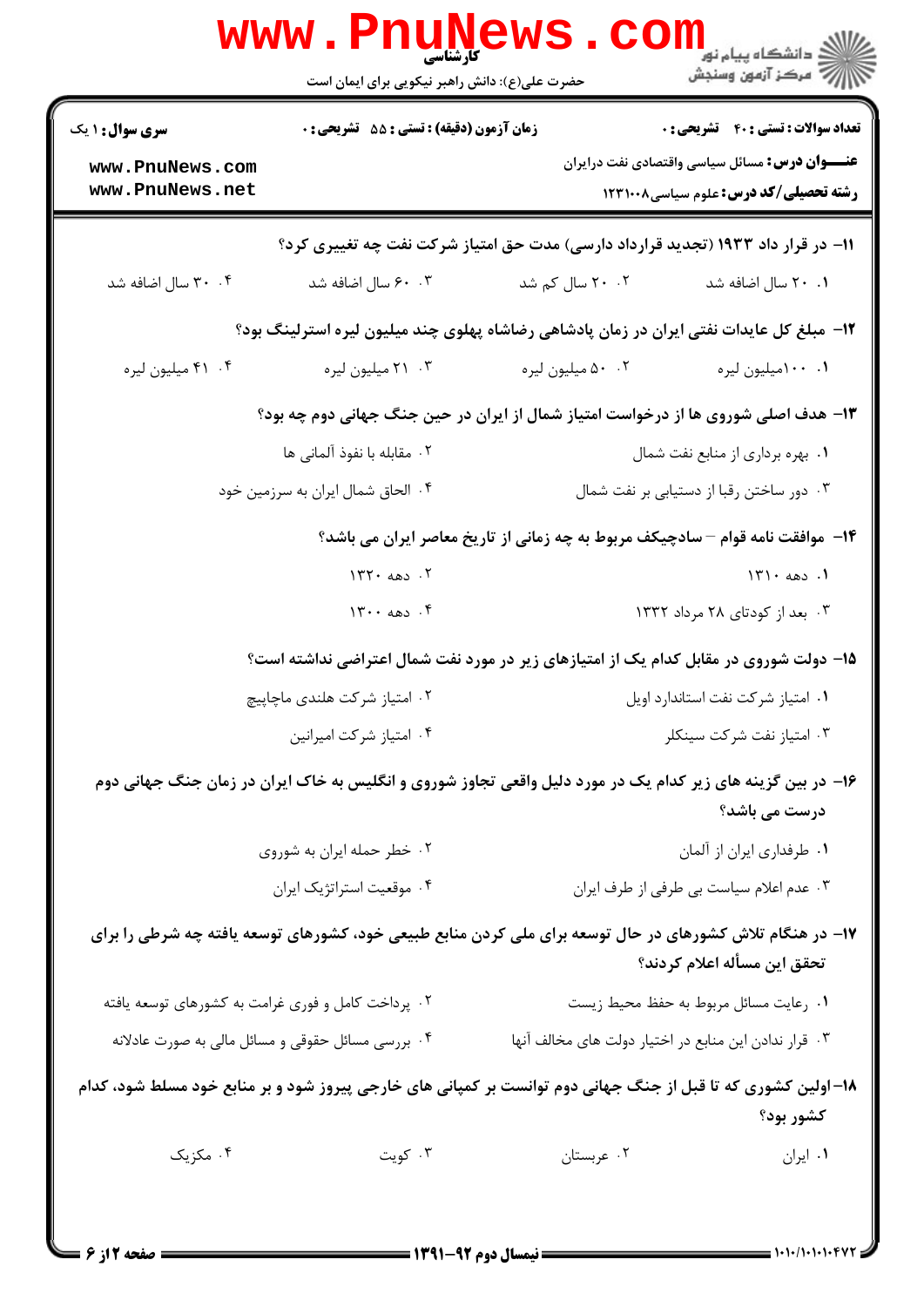| <b>تعداد سوالات : تستي : 40 - تشريحي : 0</b>                                                                                       | زمان آزمون (دقیقه) : تستی : 55 آتشریحی : 0<br><b>سری سوال : ۱ یک</b> |                                                         |  |  |
|------------------------------------------------------------------------------------------------------------------------------------|----------------------------------------------------------------------|---------------------------------------------------------|--|--|
| <b>عنـــوان درس:</b> مسائل سیاسی واقتصادی نفت درایران<br><b>رشته تحصیلی/کد درس: علوم سیاسی12310 ۱۲۳۱۰۰۸</b>                        |                                                                      | www.PnuNews.com<br>www.PnuNews.net                      |  |  |
| ۱۹- در کدام یک از ًمناطق زیر جامع ترین قانون ملی کردن شکل گرفت؟                                                                    |                                                                      |                                                         |  |  |
| ۰۲ اروپای شرقی<br>۰۱ روسیه                                                                                                         | ۰۳ آمریکای لاتین                                                     | ۰۴ ایران                                                |  |  |
| +۲- دکتر محمد مصدق تقبل پست نخست وزیری را منوط به پذیرش کدام یک از شرایط زیر نمود؟                                                 |                                                                      |                                                         |  |  |
| ۰۱ دخالت نکردن شاه در اداره امور کشور                                                                                              | ۰۲ تصویب قانون ۹ ماده ای ملی شدن نفت                                 |                                                         |  |  |
| ۰۳ اسلامی کردن قوانین کشور                                                                                                         | ۰۴ قطع رابطه با آمريكا و انگليس                                      |                                                         |  |  |
| <b>۲۱</b> - در زمان ملی شدن صنعت نفت ایران، شوروی چه نظری در مورد این اقدام داشت؟                                                  |                                                                      |                                                         |  |  |
| ٠١ آن را اقدامي انقلابي و مترقى دانست                                                                                              | ۰۲ آن را طرح فریبکارانه آمریکایی دانست                               |                                                         |  |  |
| ۰۳ آن را الگویی برای ملت های تحت ستم دانست                                                                                         | ۰۴ آن را طرحی مناسب ولی بی نتیجه دانست                               |                                                         |  |  |
| ۲۲- دلیل اصلی سرخوردگی، چند دستگی و شکست نهایی جنبش ملی کردن صنعت نفت ایران در زمان محمد مصدق چه بود؟                              |                                                                      |                                                         |  |  |
| ٠١ تلاش های شاه برای به شکست کشاندن جنبش                                                                                           | ۰۲ آشفتگی اقتصادی و اجتماعی کشور                                     |                                                         |  |  |
| ۰۳ حل نشدن مسأله نفت                                                                                                               | ۰۴ دخالت شوروی و آمریکا                                              |                                                         |  |  |
| <b>۲۳</b> - پس از ملی شدن صنعت نفت ایران چه عاملی باعث شد دولت انگلستان به ایران حمله نظامی نکند؟                                  |                                                                      |                                                         |  |  |
| ٠١ حمايت كشورهاى مسلمان از ايران                                                                                                   | ۰۲ توان دفاعی و نظامی ایران                                          |                                                         |  |  |
| ۰۳ قرار داشتن دولت انگلیس در آستانه انتخابات                                                                                       | ۰۴ مخالفت جامعه جهانی با حمله نظامی                                  |                                                         |  |  |
| ۲۴- در دوره نخست وزیری محمد مصدق به رغم فشارهای آمریکا و انگلیس بر ضد ایران چرا این دوره را یکی از ادوار بهبود<br>صنعت نامیده اند؟ |                                                                      |                                                         |  |  |
| ۰۱ محدودیت واردات و کاهش ارزش ریال                                                                                                 | ۰۲ کمک شوروی و هم پیمانانش به ایران                                  |                                                         |  |  |
| ۰۳ آمریکا به کمک های اقتصادی خود به ایران ادامه داد                                                                                |                                                                      | ۰۴ بانک جهانی و صندوق بین المللی پول به ایران وام دادند |  |  |
| ۲۵– در زمان ملی شدن نفت، کدام یک از مقامات دولت انگلستان برای اولین بار طرح کودتای نظامی در ایران را مطرح کرد؟                     |                                                                      |                                                         |  |  |
| ٠١ ميدلتن كاردار سفارت انگليس                                                                                                      | ۰۲ چرچیل نخست وزیر محافظه کار انگلیس                                 |                                                         |  |  |
| ۰۳ اتلی نخست وزیر دولت کارگری انگلیس                                                                                               | ۰۴ آنتونی ایدن وزیر خارجه انگلیس                                     |                                                         |  |  |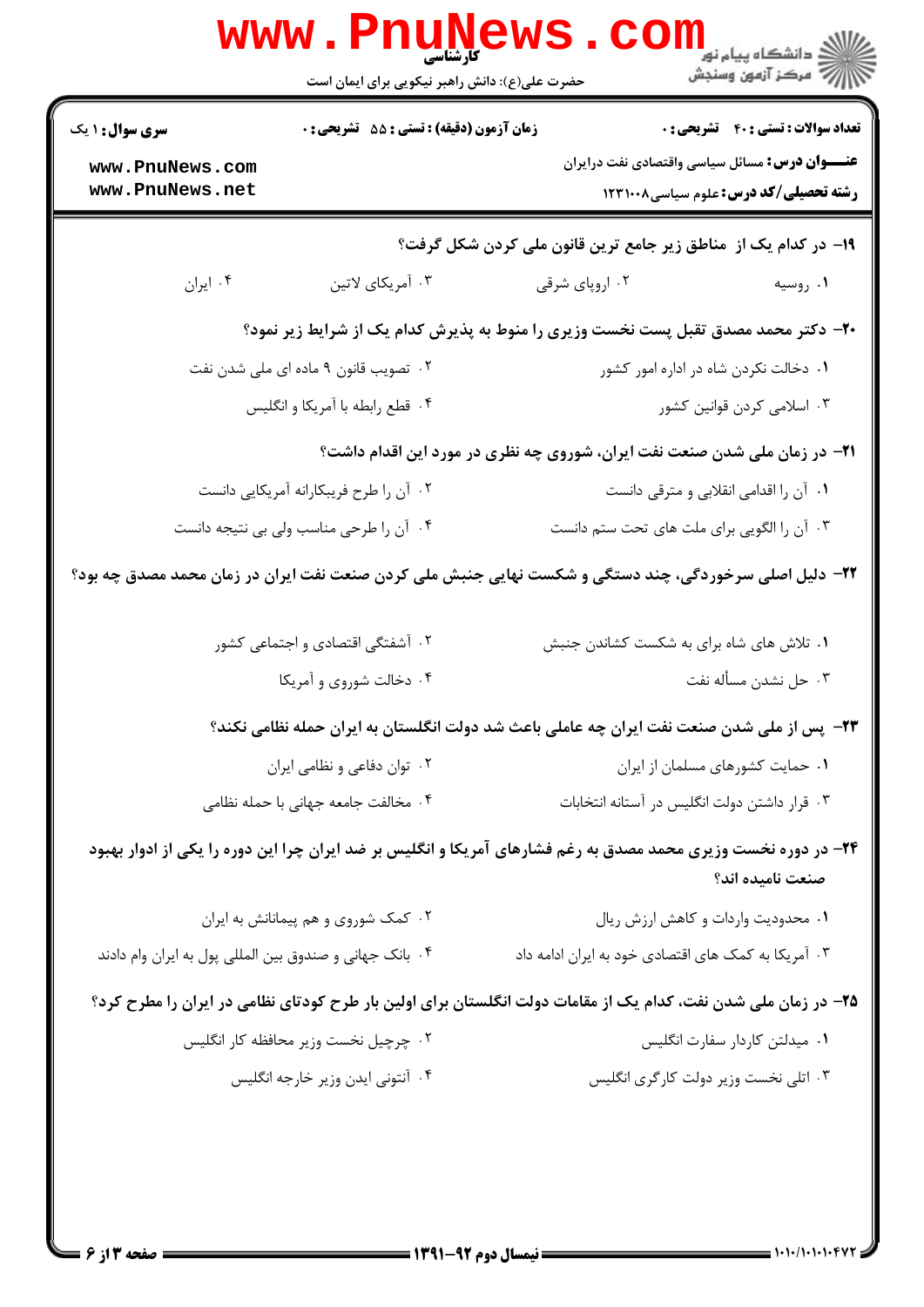|                                    | www.PnuNews.<br>حضرت علی(ع): دانش راهبر نیکویی برای ایمان است                        |  | $\textbf{Coll}_{\text{split,light}}$<br>ج ' مرڪز آزمون وسنڊش                                                  |  |  |
|------------------------------------|--------------------------------------------------------------------------------------|--|---------------------------------------------------------------------------------------------------------------|--|--|
| <b>سری سوال :</b> ۱ یک             | <b>زمان آزمون (دقیقه) : تستی : 55 تشریحی : 0</b>                                     |  | <b>تعداد سوالات : تستي : 40 قشريحي : 0</b>                                                                    |  |  |
| www.PnuNews.com<br>www.PnuNews.net |                                                                                      |  | <b>عنـــوان درس:</b> مسائل سیاسی واقتصادی نفت درایران<br><b>رشته تحصیلی/کد درس:</b> علوم سیاسی1۲۳۱۰۰۸         |  |  |
|                                    |                                                                                      |  | ۲۶- در مورد نقش آمریکا در کودتای ۲۸ مرداد ۱۳۳۲ کدام گزینه درست می باشد؟                                       |  |  |
|                                    |                                                                                      |  | ۰۱ دولت آمریکا از ابتدا طرفدار کودتا و در پایان هم نقش اول را در انجام کودتا برعهده داشت                      |  |  |
|                                    | ۰۲ دولت آمریکا از ابتدا مخالف کودتا و در پایان هم نقشی در انجام کودتا نداشت          |  |                                                                                                               |  |  |
|                                    | ۰۳ دولت آمریکا در ابتدا مخالف کودتا و در پایان نقش اول را در انجام کودتا برعهده داشت |  |                                                                                                               |  |  |
|                                    | ۰۴ آمریکا به تنهایی و به دلیل ترس از نفوذ شوروی در ایران کودتا کرد                   |  |                                                                                                               |  |  |
|                                    | ۲۷- پس از سقوط دولت مصدق به وسیله کودتا چه کسی در ایران نخست وزیر شد؟                |  |                                                                                                               |  |  |
|                                    | ۰۲ احمد قوام                                                                         |  | ۰۱ حسنعلی منصور                                                                                               |  |  |
|                                    | ۰۴ سید ضیاءالدین طباطبایی                                                            |  | ۰۳ سرلشگر زاهدی                                                                                               |  |  |
|                                    | ۲۸- بعد از کودتای ۲۸ مرداد ۱۳۳۲ وضعیت صنعت نفت ایران به چه صورتی درآمد؟              |  |                                                                                                               |  |  |
|                                    |                                                                                      |  | ۰۱ شرکت نفت ایران و انگلیس دوباره با شرایط قبل از ملی شدن نفت به فعالیت پرداخت                                |  |  |
|                                    | ۰۲ انگلیسی ها برای همیشه از صنعت نفت ایران خارج شدند                                 |  |                                                                                                               |  |  |
|                                    | ۰۳ صنعت نفت ایران به طور کامل ملی شد و دولت کنترل کامل آن را به عهده گرفت            |  |                                                                                                               |  |  |
|                                    |                                                                                      |  | ۰۴ دولت ایران به جای شرکت نفت ایران و انگلیس با کنسرسیوم نفتی قرارداد بست                                     |  |  |
|                                    |                                                                                      |  | ۲۹- به قراردادهایی که به موجب آن شهروندان یک دولت در قلمرو دولت دیگر از نظر حقوقی و کیفری تابع قانون های کشور |  |  |
|                                    |                                                                                      |  | خود هستند، چه مي گويند؟                                                                                       |  |  |
|                                    | ۰۲ قرارداد کنسولی                                                                    |  | ۰۱ تابعیت                                                                                                     |  |  |
|                                    | ۰۴ ارتباط حقوقی و قضائی                                                              |  | ۰۳ کاپیتولاسیون                                                                                               |  |  |
|                                    |                                                                                      |  | ۳۰- اولین قرارداد نفتی در ایران که براساس مشارکت منعقد شد، چه نام دارد؟                                       |  |  |
|                                    | ۰۲ قرارداد بین شرکت نفت ایران و ایتالیا (سیریپ)                                      |  | ٠١ قرارداد بين شركت نفت ايران و كانادا (ايركان)                                                               |  |  |
|                                    | ۰۴ قرارداد بین شرکت نفت ایران و اراپ فرانسه                                          |  | ۰۳ قرارداد بین شرکت نفت ایران و پان آمریکن (ایپاک)                                                            |  |  |
|                                    |                                                                                      |  | ۳۱– در قراردادهای مشارکت ایران، عواید نفت تولید شده به چه صورتی بین طرفین تقسیم می شود؟                       |  |  |
|                                    |                                                                                      |  | ۰۱ شرکت ملی نفت ایران ۷۰ درصد، شرکت خارجی ۳۰ درصد                                                             |  |  |
|                                    |                                                                                      |  | ۰۲ شرکت ملی نفت ایران ۴۰ درصد، شرکت خارجی ۶۰ درصد                                                             |  |  |
|                                    |                                                                                      |  | ۰۳ شرکت ملی نفت ایران ۸۰ درصد، شرکت خارجی ۲۰ درصد                                                             |  |  |
|                                    |                                                                                      |  | ۰۴ شرکت ملی نفت ایران ۵۰ درصد، شرکت خارجی ۵۰ درصد                                                             |  |  |

۰۱۰۱۰/۱۰۱۰۱۰۴۷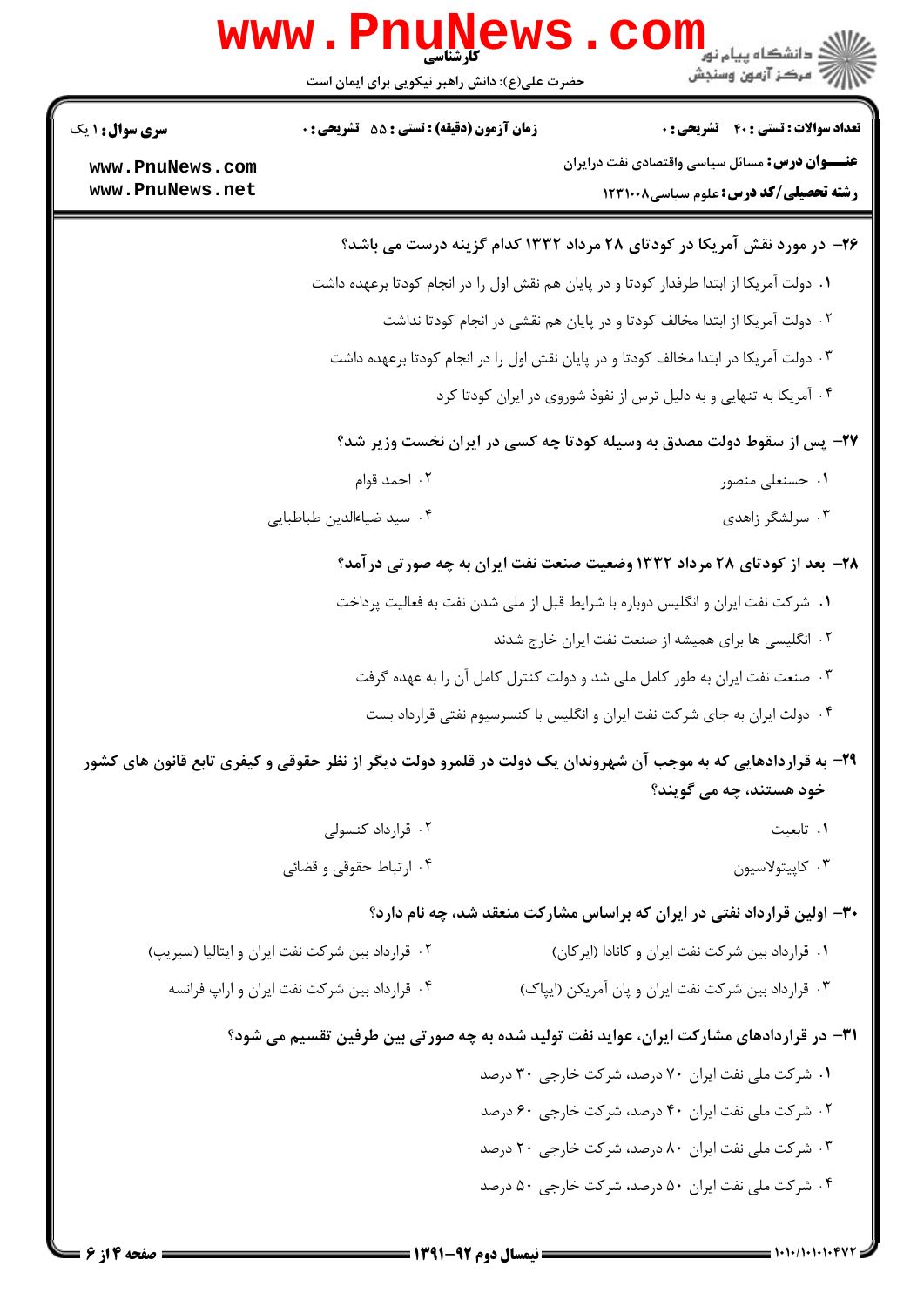|                                    | <b>WWW</b><br>کا, شناسی<br>حضرت علی(ع): دانش راهبر نیکویی برای ایمان است                                             |                    | ڪ دانشڪاه پيا <sub>م</sub> نور<br><mark>√</mark> مرڪز آزمون وسنڊش                                     |
|------------------------------------|----------------------------------------------------------------------------------------------------------------------|--------------------|-------------------------------------------------------------------------------------------------------|
| <b>سری سوال :</b> ۱ یک             | <b>زمان آزمون (دقیقه) : تستی : 55 تشریحی : 0</b>                                                                     |                    | <b>تعداد سوالات : تستي : 40 - تشريحي : 0</b>                                                          |
| www.PnuNews.com<br>www.PnuNews.net |                                                                                                                      |                    | <b>عنـــوان درس:</b> مسائل سیاسی واقتصادی نفت درایران<br><b>رشته تحصیلی/کد درس:</b> علوم سیاسی1۲۳۱۰۰۸ |
|                                    | ۳۲- در کدام یک از قراردادهای زیر، شرکت خارجی پیمانکار شرکت ملی نفت ایران می باشد؟                                    |                    |                                                                                                       |
|                                    | ۰۲ قراداد خدمت                                                                                                       |                    | ۰۱ قرارداد مشارکت                                                                                     |
|                                    | ۰۴ قرارداد مبنى بر حق الامتياز                                                                                       |                    | ۰۳ قرارداد تنصيف                                                                                      |
|                                    | ۳۳- مهمترین منبع درآمدی دولت ایران قبل از وابسته شدن به درآمدهای نفت چه بود؟                                         |                    |                                                                                                       |
|                                    | ۰۲ درآمد بخش معادن                                                                                                   |                    | ۰۱ درآمدهای مالیاتی                                                                                   |
|                                    | ۰۴ درآمدهای بخش صنعت و تجارت                                                                                         |                    | ۰۳ درآمد مازاد بخش کشاورزی                                                                            |
|                                    | ۳۴- کدام گزینه زیر در مورد تأثیر افزایش درآمدهای نفتی بر اقتصاد و سیاست ایران قبل از انقلاب اسلامی ایران در سال ۱۳۵۷ |                    | درست می باشد؟                                                                                         |
|                                    |                                                                                                                      |                    | ٠١ درآمدهاى نفتى موجب توسعه اقتصاد ايران شد                                                           |
|                                    |                                                                                                                      |                    | ۰۲ درآمدهای نفتی سبب افزایش هزینه های نظامی در ایران شد                                               |
|                                    |                                                                                                                      |                    | ۰۳ درآمدهای نفتی سبب توسعه متوازن در دیگر بخش های اقتصادی شد                                          |
|                                    |                                                                                                                      |                    | ۰۴ درآمدهای نفتی موجب ایجاد دولت پاسخگو و دموکراتیک در ایران شد                                       |
|                                    | ۳۵- موتور اقتصاد ایران در زمان حکومت محمد رضا شاه پهلوی کدام بخش اقتصادی زیر بود؟                                    |                    |                                                                                                       |
| ۰۴ بخش نفت                         | ۰۳ بخش کشاورزی                                                                                                       | ۰۲ بخش تولید صنعتی | ۰۱ بخش مالیات                                                                                         |
|                                    |                                                                                                                      |                    | ۳۶- کدام گزینه زیر در مورد دولت رانتیر درست می باشد؟                                                  |
|                                    |                                                                                                                      |                    | ۰۱ دولت رانتیر درآمد خود را از مالیات تأمین می کند                                                    |
|                                    |                                                                                                                      |                    | ۰۲ دولت رانتیر وابسته به توسعه اقتصاد داخلی می باشد                                                   |
|                                    |                                                                                                                      |                    | ۰۳ دولت رانتیر وابسته به صادرات یک یا چند کالای خام می باشد                                           |
|                                    |                                                                                                                      |                    | ۰۴ دولت رانتیر متکی به مردم و رونق اقتصاد در داخل می باشد                                             |
|                                    | ۳۷- دولت های رانتیر کدام بخش از جمعیت کشور خود را مورد بی توجهی قرار می دهند؟                                        |                    |                                                                                                       |
|                                    | ۰۲ طبقات بالای اجتماعی                                                                                               |                    | ۰۱ جمعیت شهری                                                                                         |
|                                    | ۰۴ روستاییان                                                                                                         |                    | ۰۳ جمعیت تحصیل کرده                                                                                   |
|                                    | <b>۳۸- امروزه چند درصد از درآمدهای ارزی کشور از محل فروش نفت حاصل می شود؟</b>                                        |                    |                                                                                                       |
| ۰. ۸۰ درصد                         | ۰۰ ۶۰ درصد                                                                                                           | ۰۲ درصد            | ۰۱ ۲۰ درصد                                                                                            |
|                                    |                                                                                                                      |                    |                                                                                                       |